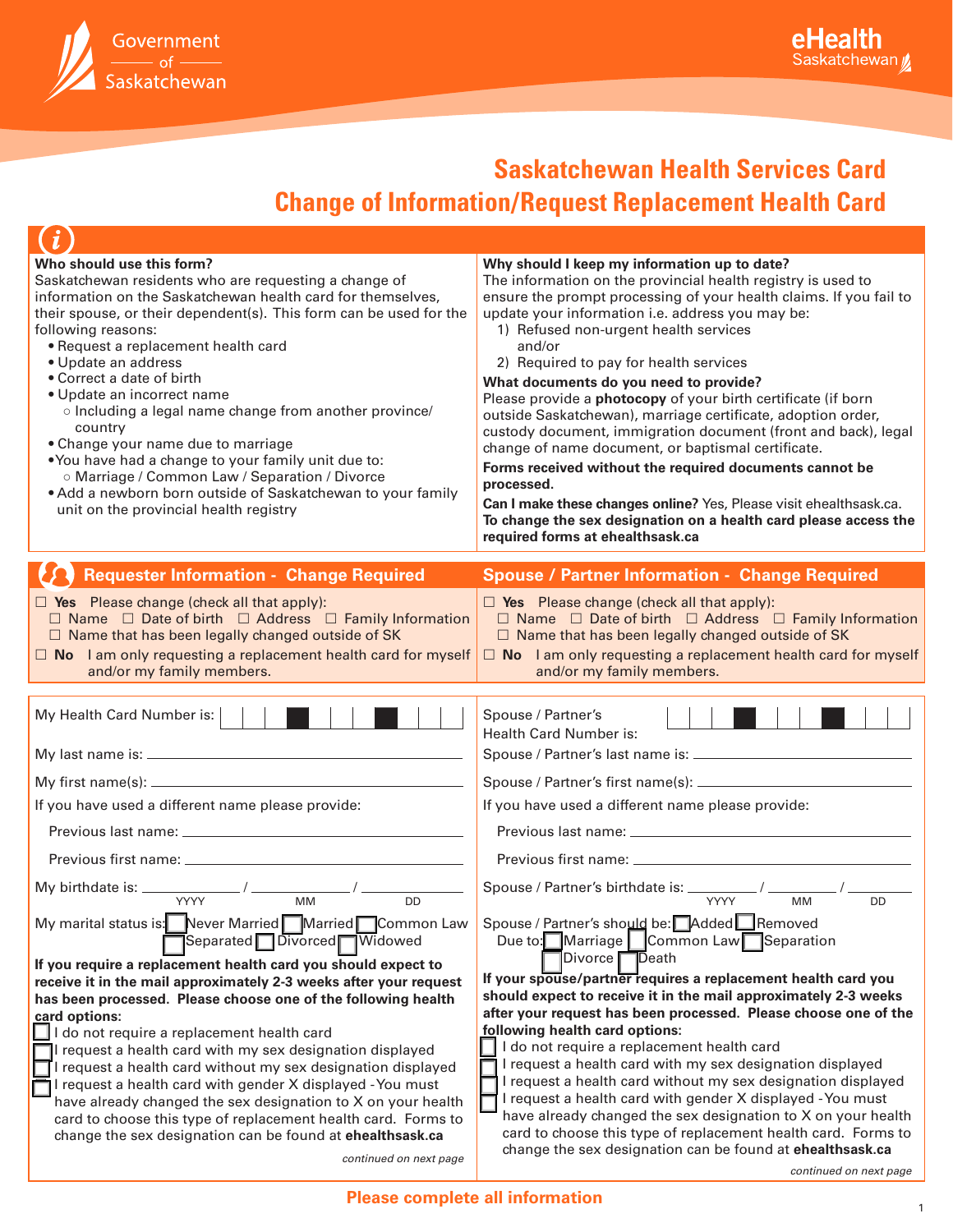

#### **Saskatchewan Health Services Card Change of Information/Request Replacement Health Card**

| My current mailing address is:                                                                                                                                                                                                                                  | My spouses current mailing<br>address is:                                                                                                                                                                                                                       |
|-----------------------------------------------------------------------------------------------------------------------------------------------------------------------------------------------------------------------------------------------------------------|-----------------------------------------------------------------------------------------------------------------------------------------------------------------------------------------------------------------------------------------------------------------|
|                                                                                                                                                                                                                                                                 |                                                                                                                                                                                                                                                                 |
|                                                                                                                                                                                                                                                                 |                                                                                                                                                                                                                                                                 |
|                                                                                                                                                                                                                                                                 |                                                                                                                                                                                                                                                                 |
|                                                                                                                                                                                                                                                                 |                                                                                                                                                                                                                                                                 |
|                                                                                                                                                                                                                                                                 |                                                                                                                                                                                                                                                                 |
| <b>Email Address:</b>                                                                                                                                                                                                                                           |                                                                                                                                                                                                                                                                 |
| My current residential address is:<br>(if different the information below must be completed<br>Same as above <b>Different</b>                                                                                                                                   | Spouse / Partner's current residential address is:<br>(if different the information below must be completed)<br>Same as above <b>Different</b>                                                                                                                  |
|                                                                                                                                                                                                                                                                 | Street or land location: Street or land location:                                                                                                                                                                                                               |
| City / Town:                                                                                                                                                                                                                                                    | City /Town:<br><u> 1989 - Jan Stein Stein Stein Stein Stein Stein Stein Stein Stein Stein Stein Stein Stein Stein Stein Stein St</u>                                                                                                                            |
| Postal Code:<br>Province/Territory:                                                                                                                                                                                                                             | Province/Territory: Postal Code:                                                                                                                                                                                                                                |
|                                                                                                                                                                                                                                                                 |                                                                                                                                                                                                                                                                 |
|                                                                                                                                                                                                                                                                 | <b>Spouse / Partner's Declaration</b>                                                                                                                                                                                                                           |
| I certify that the information provided on this application is<br>correct. I understand that the information I have supplied may<br>be used for administering other Saskatchewan programs. I<br>understand it is an offence to wilfully give false information. | I certify that the information provided on this application is<br>correct. I understand that the information I have supplied may<br>be used for administering other Saskatchewan programs. I<br>understand it is an offence to wilfully give false information. |
| $\frac{1}{\text{YYYY}}$ / $\frac{1}{\text{MM}}$ / $\frac{1}{\text{M}}$<br>$\overline{DD}$<br>Signature                                                                                                                                                          | $\frac{1}{\text{YYYY}}$ / $\frac{1}{\text{MM}}$ / $\frac{1}{\text{MM}}$<br>Signature<br><b>DD</b>                                                                                                                                                               |
|                                                                                                                                                                                                                                                                 |                                                                                                                                                                                                                                                                 |
| <b>Dependent Information - Change Required</b>                                                                                                                                                                                                                  | Dependent Information - Change Required                                                                                                                                                                                                                         |
| <b>Yes</b>   No<br>Dependent should be: Added Removed<br>Please change (check all that apply):<br>$\Box$ Name $\Box$ Date of birth $\Box$ Address $\Box$ Family Information<br>$\Box$ Name that has been legally changed outside of SK                          | Yes No<br>Dependent should be: Added Removed<br>Please change (check all that apply):<br>$\Box$ Name $\Box$ Date of birth $\Box$ Address $\Box$ Family Information<br>$\Box$ Name that has been legally changed outside of SK                                   |
| <b>Health Card Number is:</b>                                                                                                                                                                                                                                   | <b>Health Card Number is:</b>                                                                                                                                                                                                                                   |
|                                                                                                                                                                                                                                                                 |                                                                                                                                                                                                                                                                 |
|                                                                                                                                                                                                                                                                 |                                                                                                                                                                                                                                                                 |
| My dependent's birthdate is: $\frac{1}{\gamma \gamma \gamma \gamma}$ / $\frac{1}{\gamma \gamma \gamma}$ / $\frac{1}{\gamma \gamma \gamma \gamma}$                                                                                                               | My dependent's birthdate is: $\frac{1}{\gamma \gamma \gamma \gamma}$ / $\frac{1}{\gamma \gamma \gamma}$ / $\frac{1}{\gamma \gamma \gamma}$ DD                                                                                                                   |
| Reason for the change is (Photocopy of document must be provided):<br>$\Box$ Adoption $\Box$ Custody $\Box$ Other (please specify):                                                                                                                             | Reason for the change is (Photocopy of document must be provided):<br>$\Box$ Adoption $\Box$ Custody $\Box$ Other (please specify):                                                                                                                             |
| My dependent resides with me: $\Box$ Yes $\Box$ No                                                                                                                                                                                                              | My dependent resides with me: $\Box$ Yes $\Box$ No                                                                                                                                                                                                              |
| If your dependent does not reside with you please provide the information<br>below of the person with whom your dependent resides:                                                                                                                              | If your dependent does not reside with you please provide the information<br>below of the person with whom your dependent resides:                                                                                                                              |
|                                                                                                                                                                                                                                                                 |                                                                                                                                                                                                                                                                 |
|                                                                                                                                                                                                                                                                 |                                                                                                                                                                                                                                                                 |
| Address: Address: Address: Address: Address: Address: Address: Address: Address: Address: Address: A                                                                                                                                                            |                                                                                                                                                                                                                                                                 |
|                                                                                                                                                                                                                                                                 |                                                                                                                                                                                                                                                                 |